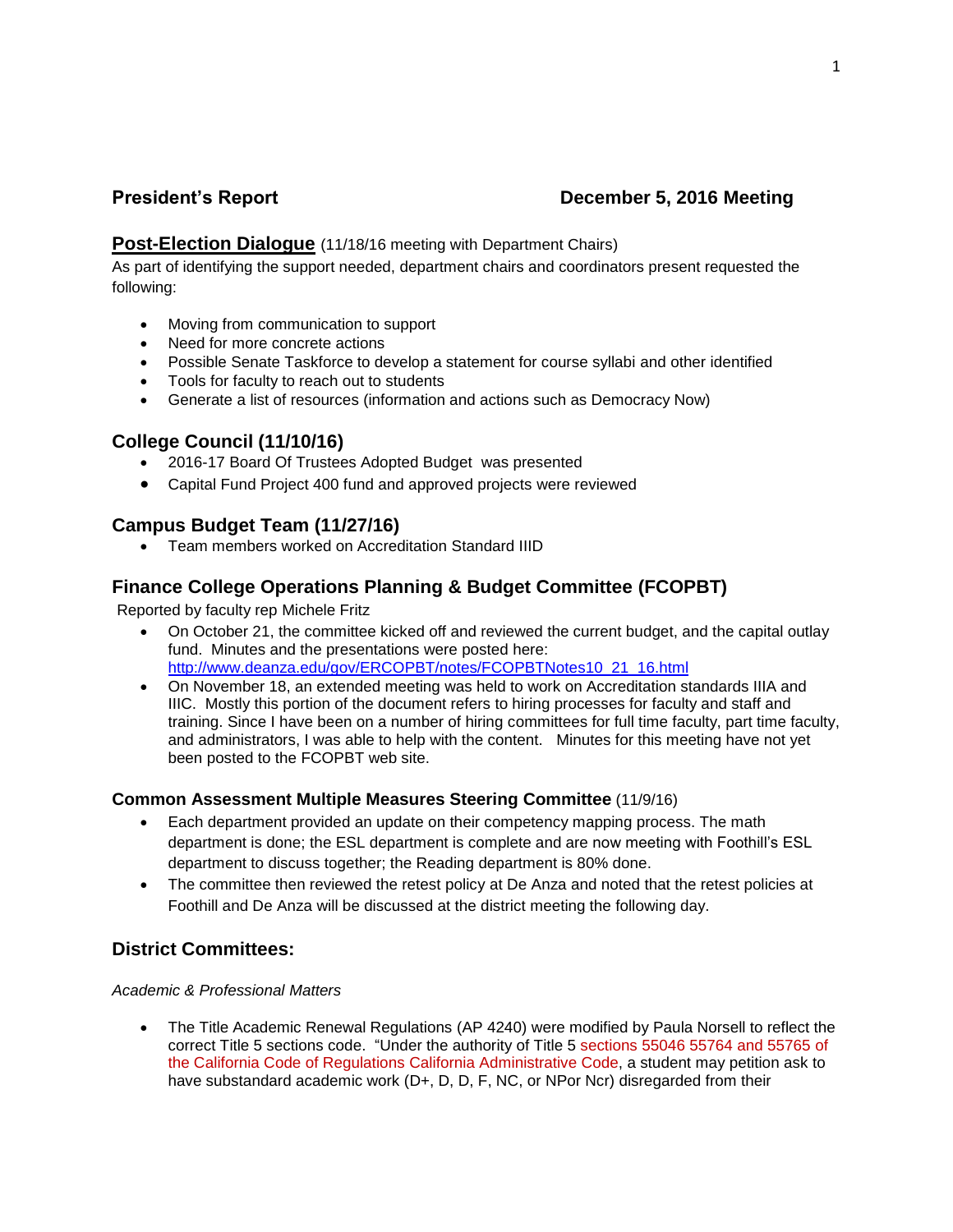cumulative grade point average when such work does not reflect their current demonstrated ability."

*District Assessment and Placement Taskforce (11/10/16) Report provided by Mallory Newell*

- Agreement to update and align the retest policy for the district/colleges
- The committee reviewed and discussed the current retest policies. [Foothill's Retest](https://email.fhda.edu/owa/redir.aspx?C=L76amOIrW43yfKuVSfUuVjg3fhPVGP1bm3jp2M7mAUqOtiaK8w7UCA..&URL=https%3a%2f%2fwww.foothill.edu%2fplacement%2ftestfaqs.php) Policy [\(https://www.foothill.edu/placement/testfaqs.php\)](https://www.foothill.edu/placement/testfaqs.php) [De Anza's Retest Policy](De%20Anza) (http://www.deanza.edu/admissions/placement/retest.html)
- A draft Placement Testing Retest Policy (see page 3) is undergoing a review by departments.

#### *Combined Human Resources Advisory Committee/District Equity Advisory Committees (HRAC/DDEAC) (11/17 2016)*

- Provided retreat feedback and report on Consultant activities
- District received additional one-time only \$40K. Suggestions for the use of the funds were discussed.
- April 28, 2017 Spring Convocation to feature Tim Wise
- Follow up with teams working on hiring procedures for employee groups and next steps
	- o Pat Hyland will compile each subcommittees' recommendations and distribute to HRAC/DDEAC for review. Then will be distributed to various constituencies for feedback before presenting to CAC. Faculty: District Academic Senate and several additional college academic senate reps have been working to propose revisions. Question regarding inclusion of procedures for hiring part-time faculty? Carolyn Holcroft to follow up with subcommittee. Clarification that non-tenure track faculty do fall into this area of the procedure. Carolyn Holcroft to follow up with district academic senate and reps to explore how to incorporate part-time faculty hiring into the procedure. Classified Staff – Pat to follow up with subcommittee members (Myisha Washington with Irma Rodarte and Chris Dubeau). Clarified that this section also covers hiring confidential employees. Administration: Pat Hyland, Dorene Novotny, Nicole Gray, others have been reviewing.

*District Strategic Plan (email communications)*

*A draft plan will be shared with governance groups.*